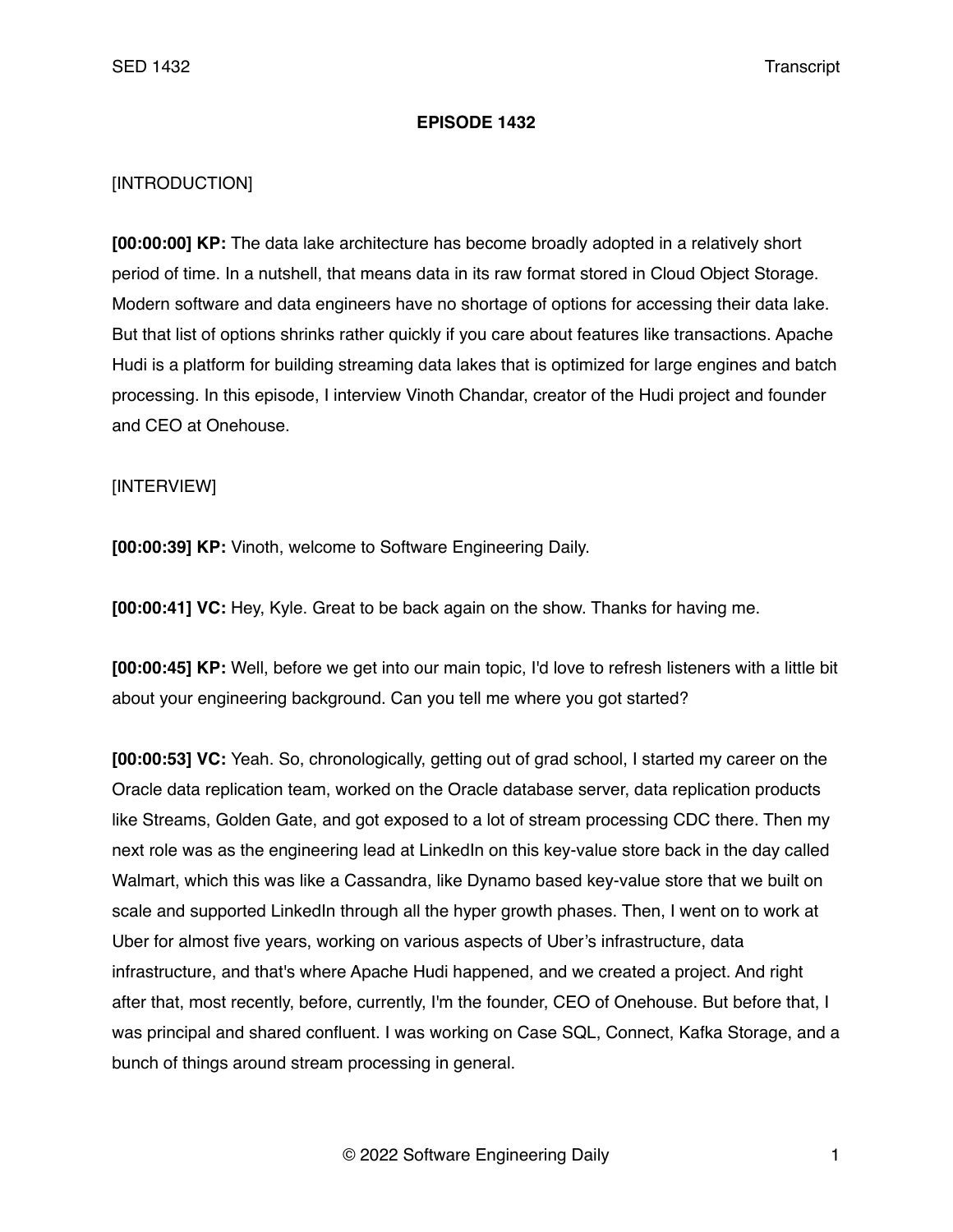## **[00:02:01] KP:** And what does Onehouse do?

**[00:02:02] VC:** Yeah, Onehouse wanted to bring manageability, like fully managed data lakes to life. We, having supported the Hudi community for almost five years now, while we have great technology, we often find that companies still take a long time to build a team and kind of build, integrate and operationalize data lakes. So, with Onehouse, we are hoping that this easier part for companies to stand up their data lakes and get started on all the open data infrastructure stack out there.

**[00:02:37] KP:** And for listeners who don't yet know about Hudi, can you give a quick summary?

**[00:02:40] VC:** Yeah, absolutely. So, Hudi, at its core, adds transactions, updates, deletes, on chain streams on top of Cloud Storage, or HDFS or Hadoop Compatible Storage, if you will. So, you can think of Hudi as a database layer that sits on top of your cloud storage, and providing these functionalities. So over time, though, the project had a rich set of contributors and we've been able to build out a lot of platform components within the project as well. So right now, you just don't get like a raw library to do updates and transactions, but you also get a streaming ingest service. We are working on a caching service. There are a lot more platform components that Hudi provides that helps you build your data lakes very easy with the underlying technology.

**[00:03:36] KP:** Does it make sense to compare and contrast Hudi with Snowflake or DataBricks or solutions like that?

**[00:03:43] VC:** Yes and no. So, if you compare Hudi with Snowflake, Snowflake is a managed cloud data warehouse. That's at least how I look at it. And it has some of these core technologies that you can find in Hudi. But it's all like offered to you in a fully managed product, right? And DataBricks, DataBricks itself, the core product, I think of it as a data science workbench, data engineering, Spark clusters as a service. And while Hudi does not provide a query engine, Hudi just simply interoperates with every query engine including like DataBricks and even Snowflake down the line. Databrick does have delta lake, for example, if you heard about it, which is more comparable to some of the core components that you will find in Hudi.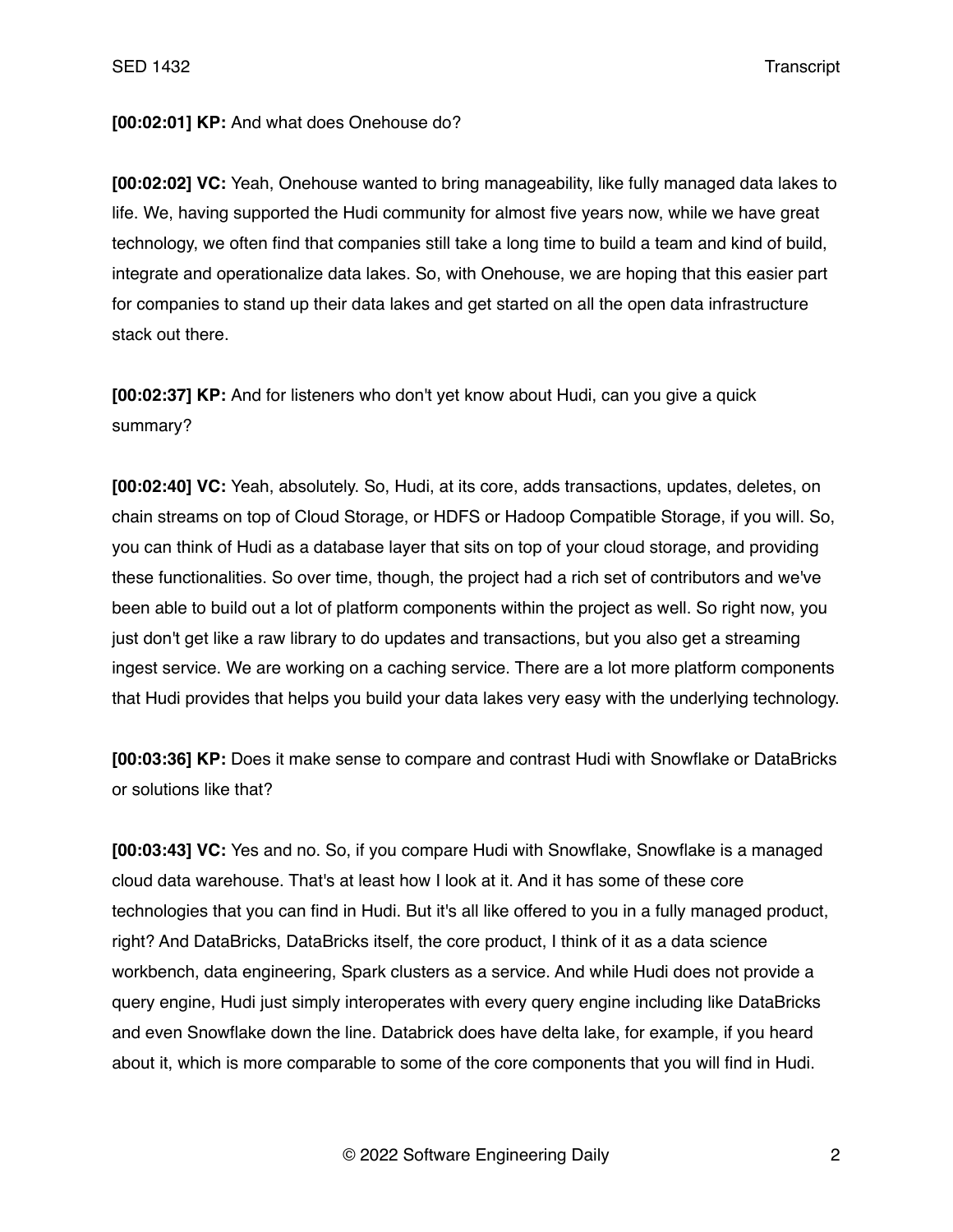**[00:04:32] KP:** And I know Hudi runs well on top of HDFS. Does it run in other settings as well? I know like S3 buckets or blob storage is sometimes used for data lakes.

**[00:04:41] VC:** Yeah, so that's a popular misconception. Hudi has been supported, for example, on top of Cloud providers officially been supporting Hudi on Cloud Storage for two years now including AWS. So, Hudi can work with any Hadoop compatible storage layer that includes all the cloud stored.

**[00:05:02] KP:** And you'd mentioned Hudi, if I understood correctly, doesn't have a native querying engine, but has interoperability. Can you expand on how I get access to my data?

**[00:05:10] VC:** Yeah, so let's try to raise a part of like data engineer who has some data in a Postgres database, and then wants to query the data on the other end. So, what you typically do is you stand up the [**inaudible 00:05:24]** that's outside a Hudi. And once you have that, let's say, your change logs, and Hudi gives you tools to simply run a Spark command. And then it kicks off a Spark job, which can now store and write build a table in some S3 bucket for you or a Cloud Storage bucket for you. And then Hudi registers the table into a meta store, like the hive meta store, or like if you're an AWS, AWS Glue. And from there on, you can use, manage the Presto offerings, like AWS Athena, or run your own presto, or Trino. All of them can query on Spark, of course. You can query it as just another Hive table, if you will. And Hudi also has very optimized reports were for, let's say, for Spark and for Spark, you can query it as a native Spark data source. And you can even obtain CDC chain streams from your tables using some of these more native engine integrations.

**[00:06:31] KP:** And what's the onboarding? If this is the right tool for an organization, what does it take to get up and running?

**[00:06:37] VC:** Yeah, if this is the right tool, that's where I think we made it, like very simple. We have two ways to get your data in. If you're coming from the Apache Kafka streaming world, you have a lot of streaming data, there is a Hudi Kafka Connect sync that you can use to start building your Hudi tables on top of Cloud Storage. Or if you're coming from the more, the data engineering Spark world, then you can start with this streamer tool that we have just to get your data into your data lake.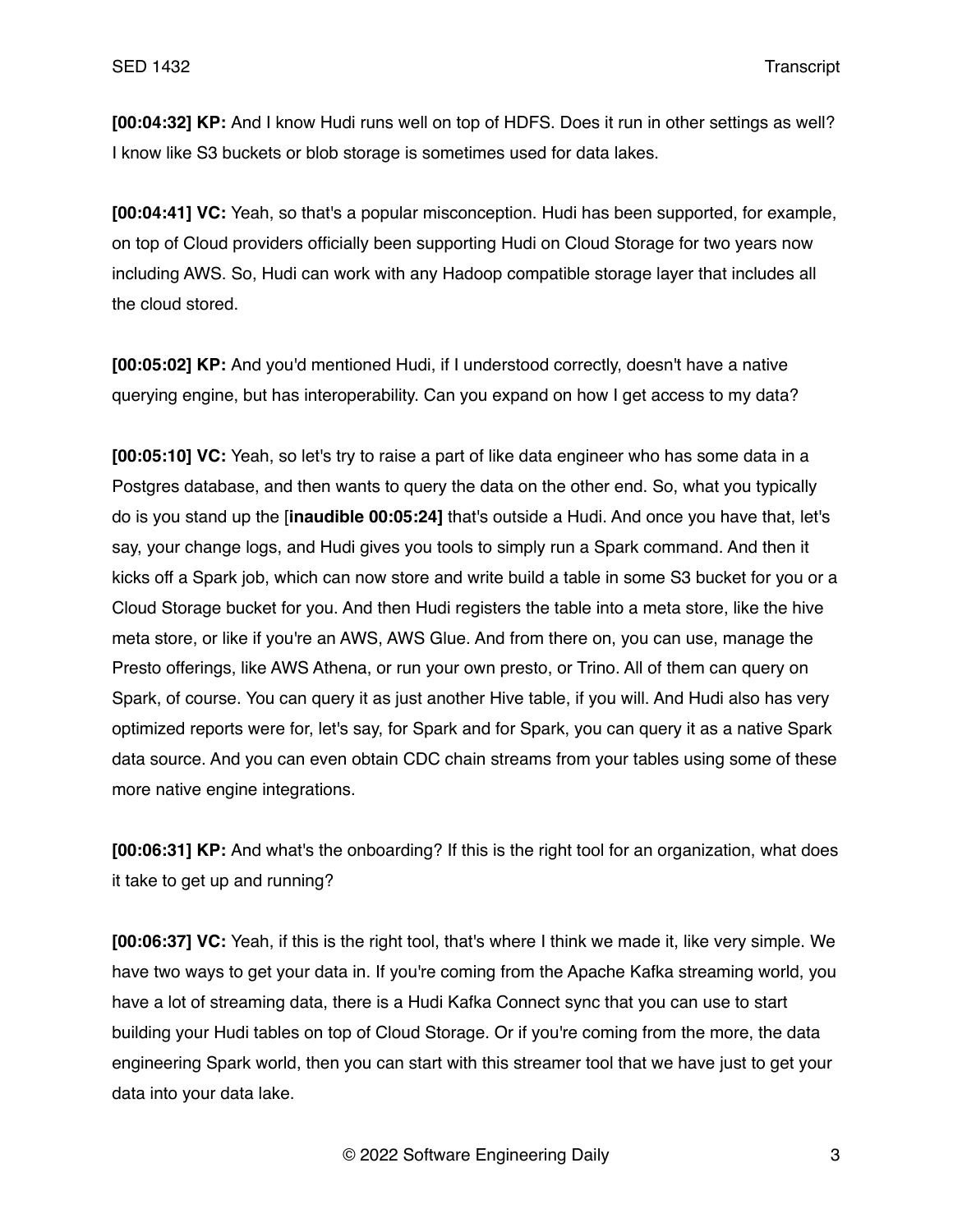So, those are very simple built-in platform components and maintained right in the Hudi project. And these tools also support a variety of data sources already, like it can pick up any data dropped into a Cloud Storage bucket very easily, Kafka, other streaming sources. And once you get your data in, then you can pick up any query engine, write pipelines, or query the data build dashboards. And even if you have existing tables, you could move to Hudi to get faster runtimes for these pipelines, make them more incremental using the upgrade capabilities that Hudi has.

So, it's as simple as in writing and reading from any other table that you have. Hudi hides all of the underlying complexity around transactional snapshotting, and these kinds of things under the hoods for you.

**[00:08:02] KP:** Well, let's imagine a startup that maybe released an app, like a weekend project. They unexpectedly got a lot of signups and this thing takes on a life of its own. They're probably not thinking about the BI infrastructure out of the gate, but maybe they're doing a good job saving all their data, and there comes a point when they hit some sort of critical mass, and they really need to take some steps to be able access that data. Is there a checklist or set of indicators or heuristics I can use to decide if Hudi is right for me?

**[00:08:30] VC:** Yeah, definitely. I think in this scenario, so this is a deeper question, right? So, this data, let's assume this data is now sitting in some cloud storage as some JSON files or something like that, something more unstructured. So now you have different paths for you to take. Broadly speaking, you could send it to like a browsing stack, like a cloud warehouse, like Redshift, or Snowflake, or BigQuery. And if you just want to build some dashboards and reporting on top of it, you probably have like managed solutions there to kind of like auto loader or something to get the data in, right?

Similarly, though, if you want to build, however, towards a model, where you want to eventually run data science workloads on the same data, I think that's when the Hudi path is really good. You can pick up our streaming tool, you can bootstrap all the existing data into a table, and then you can even start continuously ingesting new signups or whatever that's landing in the same location, and then start building out these tables on top of, like backed by open formats like Apache Parquet, which is what Hudi uses underneath and explicit across everything.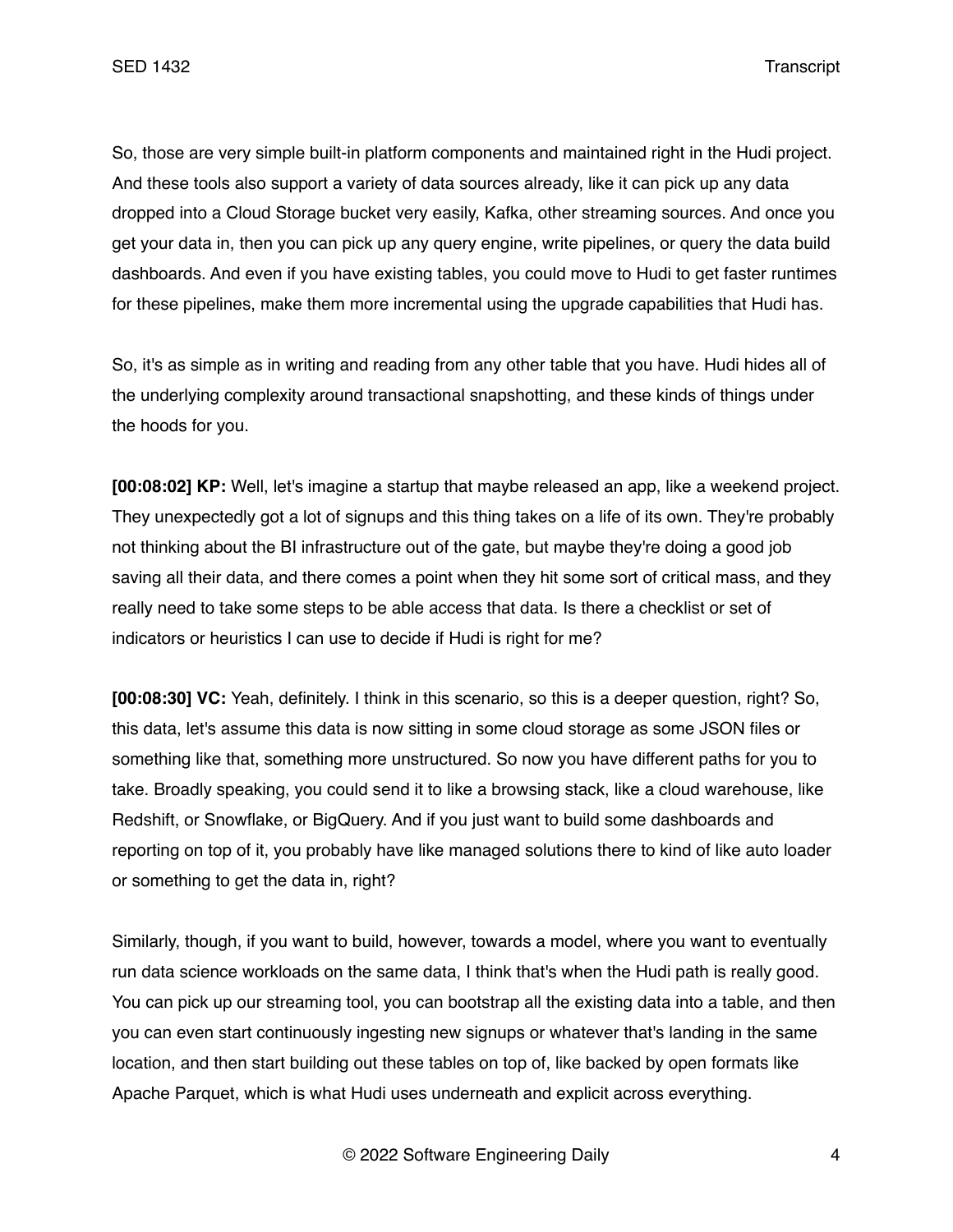So, then you'd be able to do the same thing, use Presto, let's say for your dashboarding while you started running Spark jobs, and maybe your setup for data science down the road, as well.

**[00:09:54] KP:** So, one option you'd mentioned, I guess I could have parquet files to start with that have the schema kind of embedded in them if they're created right. But something like a JSON or JSON L file, it sort of maybe implied. I don't want to call it unstructured data, but it's semi structured. How does Hudi or does Hudi help me in any way in inferencing what the schema is?

**[00:10:14] VC:** Yeah, so right now, not any more than what is the Spark JSON source will help you. Hudi doesn't get anything more on top. But we built some of that intelligence before at Uber, and we will allow to down the line, with also Onehouse, contribute more useful things like that, which will schematize the data. I think you have a great point there where I think, if we can schematize this data, I think we can also do a lot more data quality enforcement at the entry point and the lake, which is a huge problem for folks in terms of building trust on the data that you ingest there.

**[00:10:52] KP:** Yeah, absolutely. Well, you'd mentioned that Hudi can offer some transactional services that I could make transactional updates to my data lake. Could you expand on that? Because it's a distributed system, so there's still the CAP theorem sitting there.

**[00:11:07] VC:** Yeah, so architecturally, if you think about it, Hudi has a very different architecture, right? If you contrast it with, let's say, even like Walmart, where Cassandra, if you will, if you want a more popular example, there, the cap you had individual storage nodes, storing the data, and then how you read and write, how you configure quorums is how we capped it and played out for you. Here, actually, the data is all sitting in S3. So S3 actually deals with the cap theorem aspects of it, all Hudi brings is a horizontally scalable compute layer, if you will, that is performing these updates and/or deletes. And then also, tracks metadata right on top of S3, again, or any cloud storage interchangeably, where you can – it's pretty much like as consistent and as available the partition tolerant as the underlying Cloud Storage is. So slightly very different model in terms of other distributed data systems that I've worked on, including Kafka or like other distributed databases in general.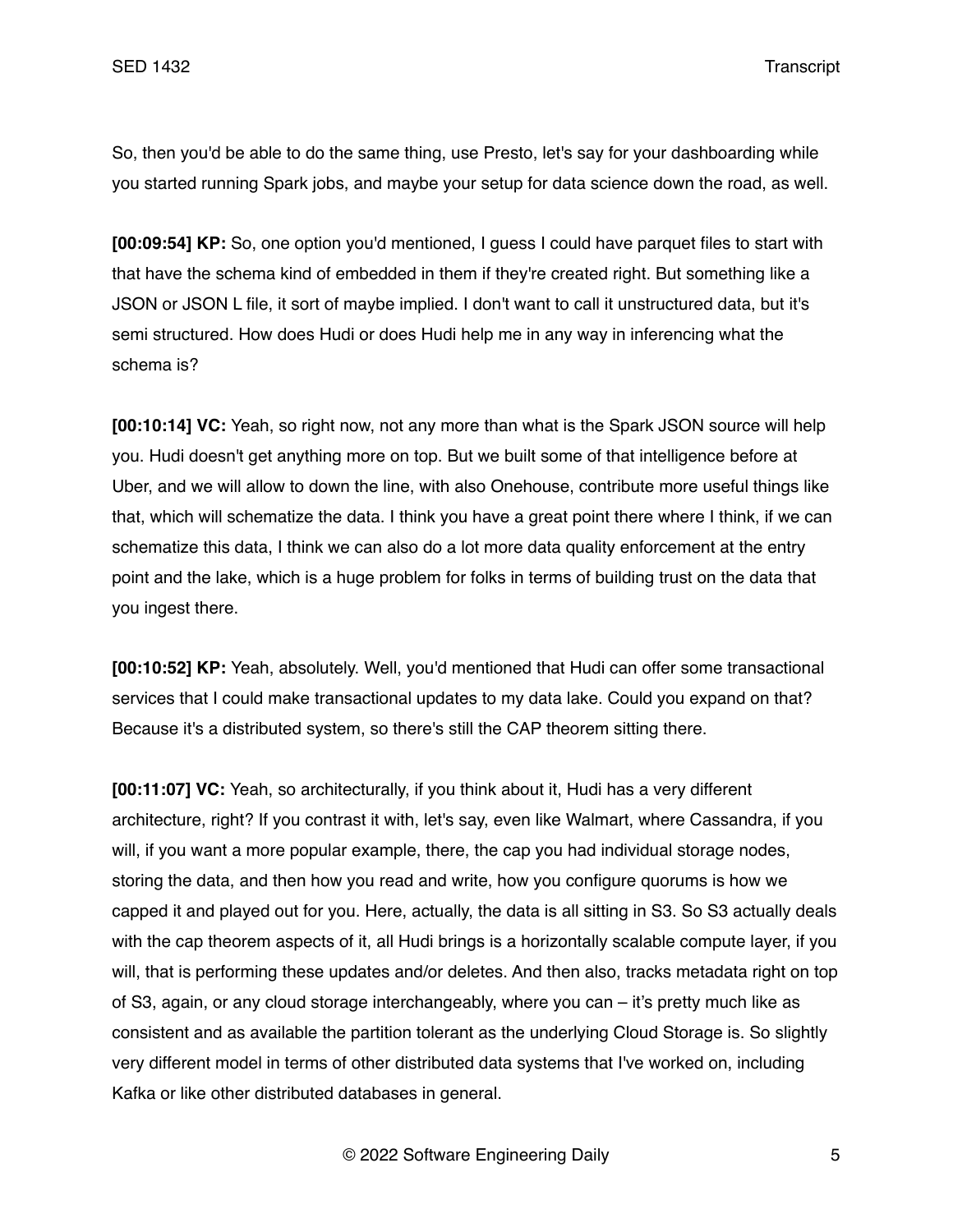**[00:12:16] KP:** And do most people stand up their own Hudi or their commercial Hudi as a service offering available

**[00:12:21] VC:** Hudi, so like I mentioned, I think five cloud providers have been offering commercial support for Hudi for over a couple of years now. And the value add is for customers is let's say, you pick up Hurry along with their other offerings like for EMR, the EMR team makes sure the latest Hudi version that they offer on EMR runtime and all of that work well together, right? That's what to the extent that Hudi has been commercialized. And we recently announced Onehouse, earlier this month. And our goal there is again, not to commercialize Hudi. We don't plan to have an enterprise fork for Hudi, but we are trying to build as a service part, which is like typical use cases that people do on top of Hudi, can we offer a managed service that lets them do that. That's what we are focusing on, while we understand that large part of the community can take Hudi assets and run it by themselves. Because there is like all of these other great platform tools already available in Hudi.

**[00:13:30] KP:** Could you expand on some of the use cases that you've seen being popular in adoption?

**[00:13:35] VC:** Yeah, so the first one I've seen is just like database CDC, going back to your example of that small startup. Startup has a lot of signup data in Postgres. Now, they've dumped it to JSON files on Cloud Storage. But if you want to get like an equal end table on the lake, that theirs is, let's the JSON has changed records, then you need a system like Hudi to be able to take these database change logs, and then apply them to a table incrementally with good performance. And that's where, a lot of people have an update for Hudi.

This is very similar to the EL model that you see on the warehousing, cloud warehousing stack where people replicate the databases right into like a Snowflake or a BigQuery, or Redshift. That use case is like extremely popular, I would say, for Hudi. I think there's a reason Robin Hood blog that came out where they talk about how they're able to do like minute level data freshness for that kind of like use cases.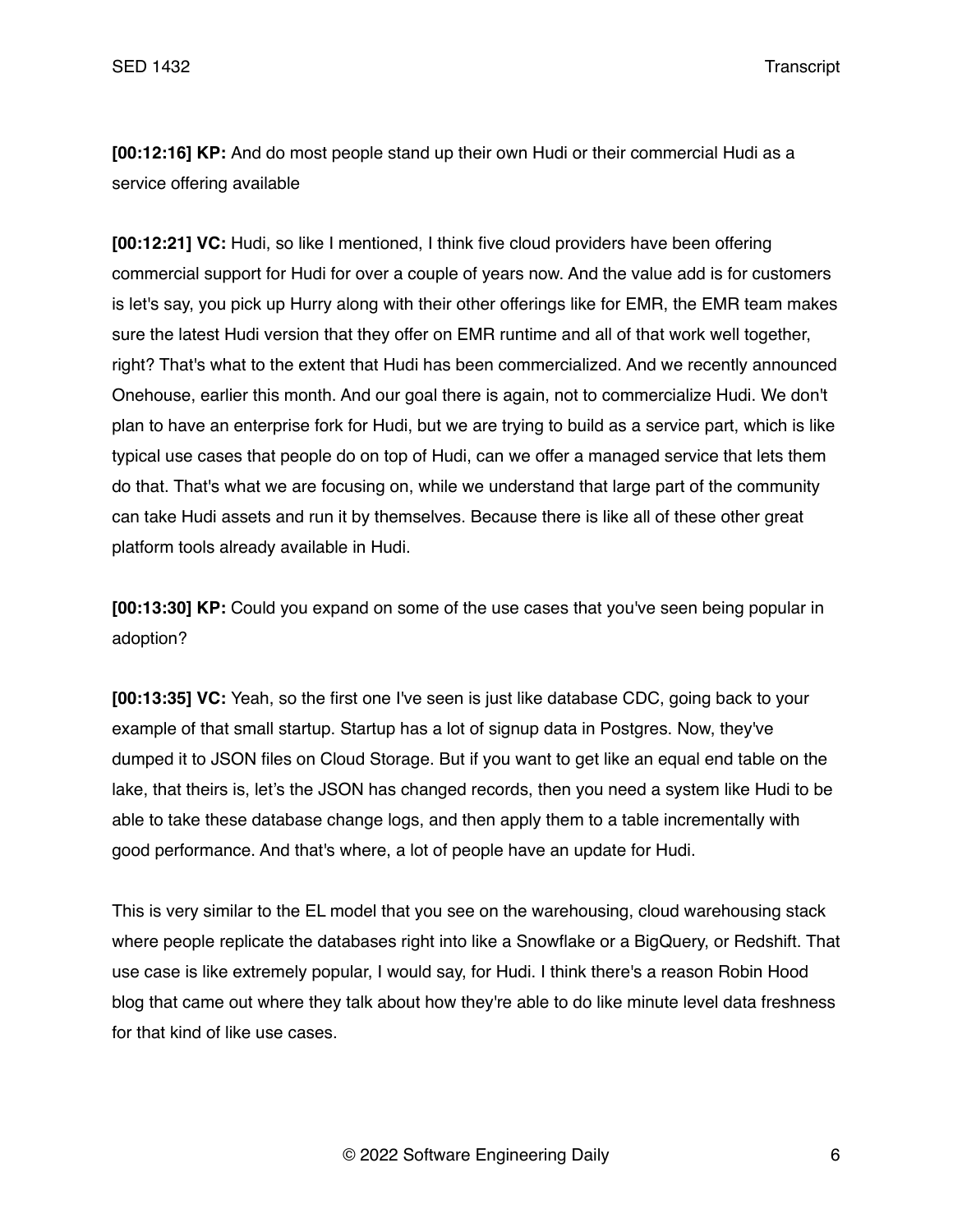So, the second is, I would say a subset of that is getting that done very quickly, in like near real time. The second large use case would be further down the line. Not just ingestion, but when you're like writing EDLs, a lot of people use Hudi as a way to merge. So, if you look at contrasted warehouses, they've had merge statements for a long time. And for lake, I think this is pretty new. It's recent in the last couple of years. So, when people are migrating EDLs off from warehouses onto the lake for various reasons, Hudi provides the SQL DML support, like your SQL DML statements, so that you can write these in a more incremental style.

And the third large use case I've seen is just for GDPR, Hudi comes with also a lot of indexing on top of your tables, and this was actually one of the use cases that I believe pushed the category itself mainstream, which is now with the GDPR, and like more and more privacy data, privacy laws being enacted, we can't afford to treat lake like a dumping ground anymore, right? You have to actually property manage it. We need to know if a user leaves your service, you need to be able to go and delete the records of that user. So, it provides a lot of like indexing capabilities that help you do also, deletes on top of this data. So, this is also another use case that I've seen Hudi commonly used for to enforce this kind of like compliance activities.

**[00:16:16] KP:** We've touched a couple times on Hudi being a good option for data science workflows. I always think of those as a little bit more challenging than your typical BI report, if an executive wants sales by region, by day, as long as you get your query right, the answer is just there in the analytics. But when you're trying to maybe build a training dataset, you need to do feature engineering and detect sparse values and all types of things like that. Can you talk about the user experience for data science workflows?

**[00:16:46] VC:** Yeah, so I think this goes, I would probably start one level higher. I think this is where even architecturally, like the legs are really, really cost effective for data science workloads. As you rightly pointed out, the problem for analytics is more about, I have a large amount of data, how can I quickly like sell their dashboard by pinpointing or like reducing the amount of data that you scan? For data science, for future engineering, the problem is kind of opposite. It's a throughput problem. How can you efficiently cost effectively scan large amounts of data, right? And then sift through it in a cost-effective way. I feel like most of what Hudi offers us benefits is what you generally get with the architecture on the data lake, where data just sits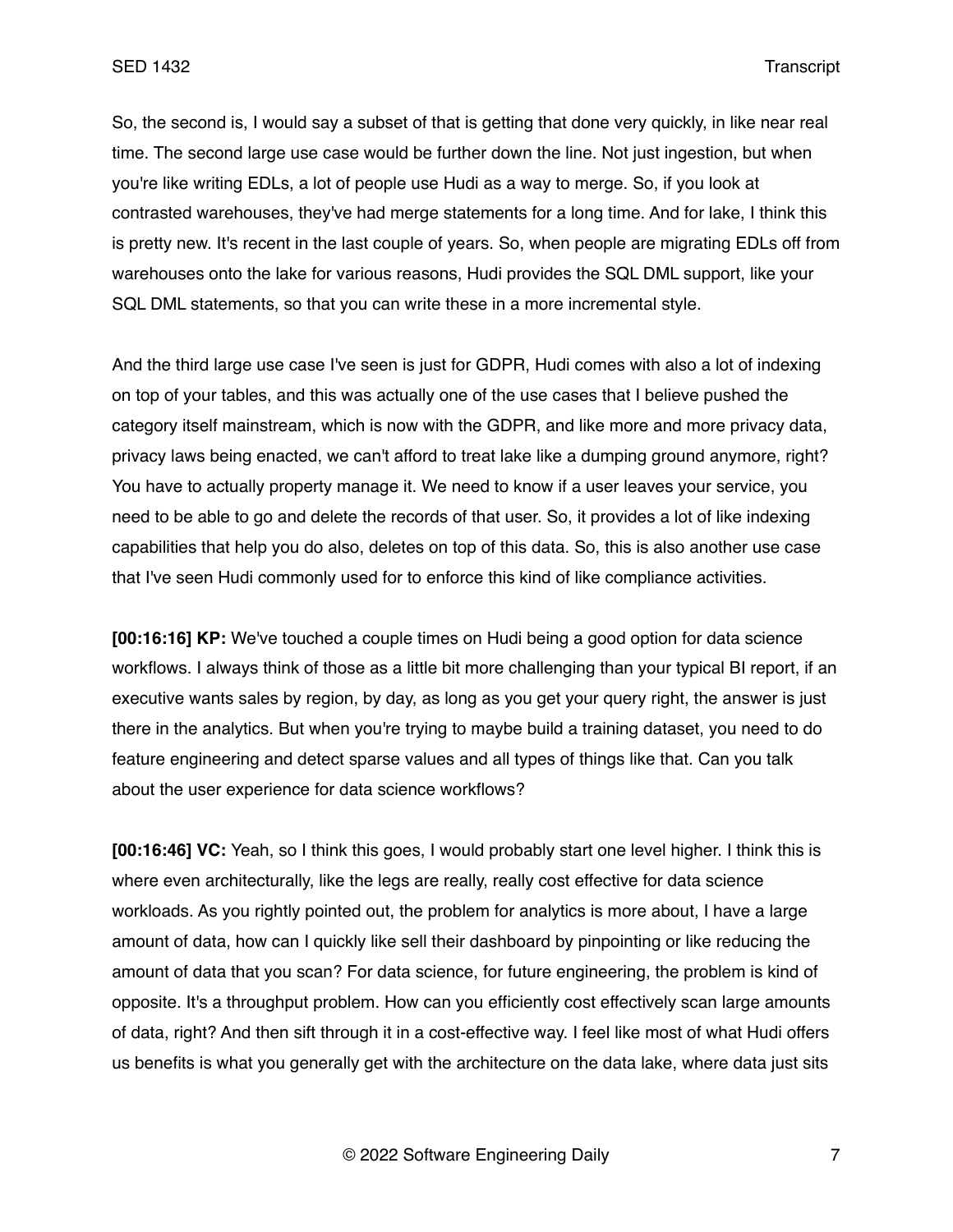in a cloud data storage, and you have horizontally scalable data processing frameworks like Spark or Flink that can go sift through the data.

Beyond this, there are certain things that I think we believe, improves the efficiency or improves the lives of data scientists. One is, again, the ability to even pick a data that is going on and being able to update your feature stores. You've seen people build feature stores, and these features have to be kept up to date, as on a daily or hourly or even like, in some cases at Uber, we we update features, even in real time and near real time at different cadence. So, that's another place. But the core capabilities for updating, and also time travel, and having like different versions of the table expose to data scientist, you're able to now run your models on different versions of the table, cross compare. These kinds of additional capabilities, I believe, are very useful for data scientist, from what we've seen, at least in the community.

**[00:18:45] KP:** And Hudi is a relatively new tool, but has seen some strong adoption. You've named a couple of the companies that have picked it up and are using it, feel free to drop a few more if you want. But it's a tool being taken seriously by large companies. Why is that?

**[00:18:58] VC:** Yeah, it's a great question. So, I think a lot of these companies have either come to a point where they feel like, "Oh, we want more open data, you know, format to manage all of our data. And in a more like query engine, vendor neutral way, while we retain all the manageability that comes with it, like, you know, the indexing. In open source, we have some of the best data optimization techniques like Hilbert curves that you find in warehouses, or clustering, data clustering zero curves. So, all of that in Hudi already provides a very rich data management functionality.

I think a lot of companies have the first bucket is companies who just want to build a data team, build this kind of like a vendor neutral, open managed data plane as the sole source of truth for all the data. That, I think, a lot of there are like a large company or option really comes from, I would say. And the second point is a sub point of this, if you look at a lot of these companies, they are also large ML, AI data science companies. For them having some streamlined architecture, where all your operational data like even streams, databases, external data lands in a very clear, schematized kind of format that they can trust on now to kick off all the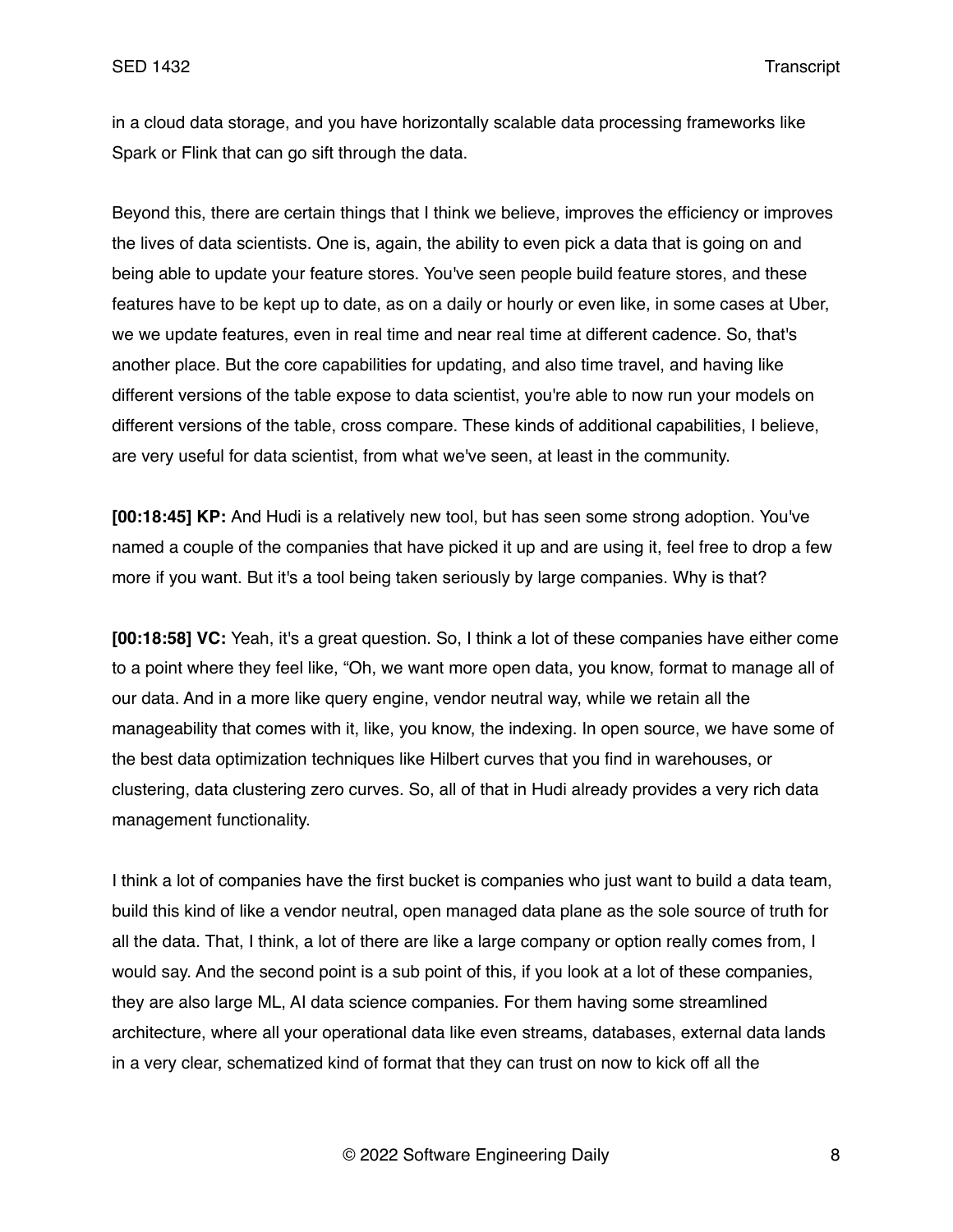downstream analytics and data science. I think Hudi unlocks a lot of these technical capabilities for them.

So, that is what we've seen on the large companies. If you look at our partnership, I think we've had like, at least put together, I think we manage a few exabytes right now, in Hudi with the large companies that have like actually shared the usage. But we also see a lot of small companies picking up Hudi, and that's actually great to see. Because purely even as a project, it offers more tools for you to quickly build a table. So, data engineers allow that, and I want to also highlight that aspect of it because sometimes larger tech companies have a lot of license, right? But we also see organically, smaller companies picking up really trying to build like a hundred table data lake without writing a lot of code. And that is the two segments that we've seen a lot of adoption for Hudi.

**[00:21:28] KP:** When a company is growing and needs to either start or expand their data team, and they're going to work with Hudi. Could you describe the professional background for the type of engineer who's best suited to manage the system?

**[00:21:40] VC:** Yeah, I think you need to know, their engineers need to know like good familiarity with the overall broad ecosystem, right? The Hive meta stores, one of Spark or Flink or trade Presto. So, generally familiar with the ecosystem. Then you should be able to pick up Hudi, again, I break it into two parts. One is like if you want to start ingesting data, then they also need to pick up more advanced concepts around like they need to understand how let's say Kafka works. Or if you want to ingest data landing in S3, you need to understand kind of like how like S3 event streams work. And DBZM works if you want to do database since capture. But if you're simply writing EDL, or like data pipelines, then I think with some very foundational knowledge around these data processing frameworks, you should be able to pick up Hudi and get into production very quickly.

**[00:22:38] KP:** Hudi offers me great opportunities to do both streaming and batch analytics. Could you describe the developer ergonomics of that? What's it like to switch between the two approaches?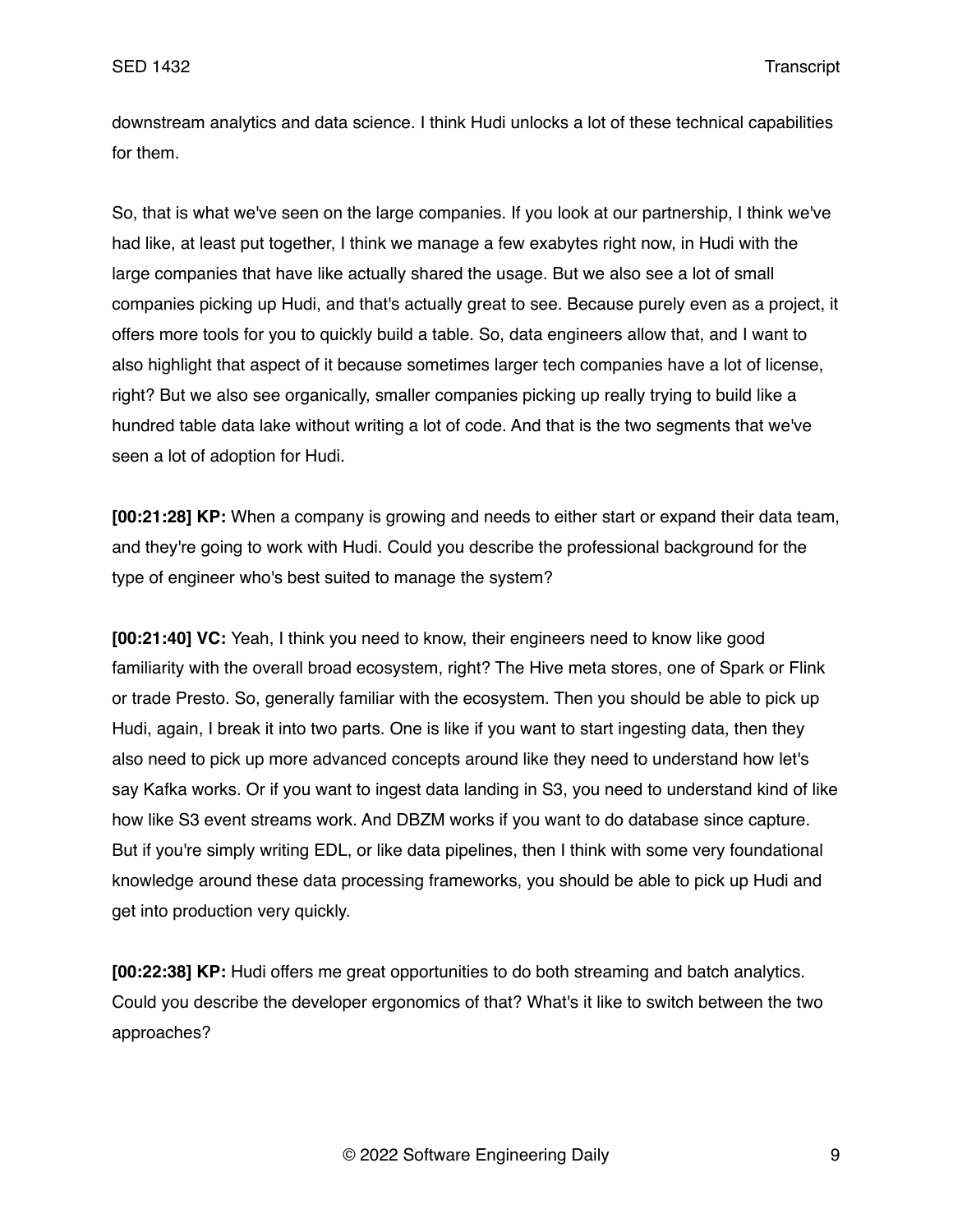**[00:22:48] VC:** Yeah, that's a great question. So, the one aspect that we haven't touched upon here is the conversion, how Hudi provides you kind of a unified storage layer to mix different ways of data processing. So, when we say streaming analytics, and there is like different shades of real time, correct. We focus on what we call near real time, that it's few minutes. It's still a great improvement from batch jobs or take like ours, but it's not your real time streaming latency where you do less than a minute or even seconds.

So, that's the replay in the few minutes, less than an hour, that's the kind of latency that we set expectations for who Hudi's pipelines. So, if you now take a concrete example, let's say we have, like a very simple task, let me just take an Uber example. There's an upstream database, which is storing all trips. And then the trips have currency in the local currency, like Ubers across many countries, so you just have trips, and then all of their fare values have local currency. And then all we want to do is let's say we replicate it to the lake, we have a table on the lake, which is one to one mapping the upstream database.

Now, if somebody wanted to write a pipeline, where all they want to do is take a small currency conversion table, and then make it all into USD. If that's the pipeline they want to write, with Hudi, what they're able to do is use queries, incremental querying capability, which exposes essentially, you can ask the Hudi table, give me everything that's changed after this point in time. It will hand you all the new upgraded trips, and then you can simply join it with the other table, which is more static, and observe a downstream table, which now keeps the fair values in USD. Let's say like two days later, you realize that, oh, these fare conversions are now wrong, and I need to rebuild a stable, you just switch into batch mode. What I described just now, right before, is what we call incremental mode, which kind of brings stream processing sort of like programming model. But right on top of lakes with no like Kafka or anything involved.

Going back, if you now, for some reason think that, oh, this data is wrong, I need to rebuild the table or backfill it, using the same Hudi table, you're now able to write a batch job, which is just like a SQL or anything else, to again, overwrite the entire table or only selected partitions. So, Hudi gives you the flexibility to makes the more efficient incremental computation, which is mostly right. But also, switch back to the batch mode, without any data moving outside to external systems or anywhere whatsoever, and be able to do the backfills and rebuilding of the table.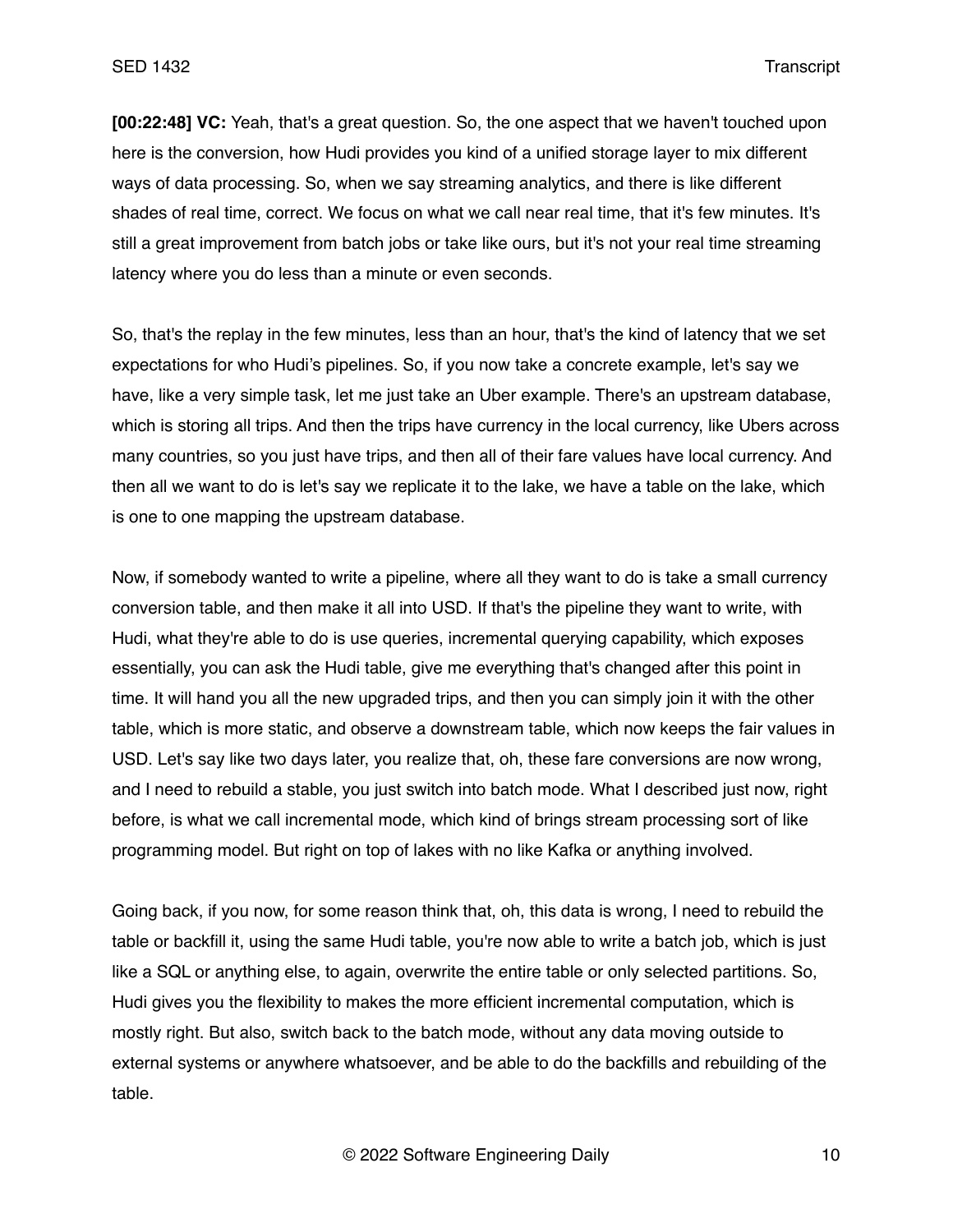**[00:25:50] KP:** Very neat. Well, for someone who's considering adopting Hudi, can you share a few details on the resources and community sources that are available to help them get onboarded and ask questions and things like that?

**[00:26:02] VC:** Yeah, sounds good. So, we have a really great community, first of all, in Hudi. I want to just use this also an opportunity to give them a shout out. This has been the best open source experience for me having worked in open source for 12 years. And yeah, you can always start with Hudi or apache.org, our official site documentation, explains and gives you like a good overview of what Hudi is about. How do you use all of the different things that are talked about even in this call. Then if you have questions, there is a Slack channel. You can join the Slack channel, just like self-serve, sign up. And there'll be someone from the Hudi project management committee or committers, contributors, other community members, they're out to answer your questions. We also hold weekly office hours for us to answer any like more one on one questions or things that need more interactive response. And there is the Hudi dev's channel, if you're a developer. You start your developer discussions there. There is also an users list, also, most people prefer Slack for users to post questions.

And if you're using Hudi, and you want support, you can go to the GitHub issues, and you can just file a support issue. Again, one of our members in our community will look at it. Sometimes this could even be issues with your cloud provider. If we can, we'll try to like you know, route to them. Or if this is like Hudi open source issues, we try to like create issues out of them, reproduce them, and then try to get it towards some expertise. So, these are broadly what we do. And of course, we have a monthly community event where we give the community an update on the roadmap, the progress towards the next major release, and also, users can actually come and present cool things that they're doing at Hudi, so that we can all ask questions and learn from each other.

**[00:27:58] KP:** Could you tease any of the items that are on the roadmap that users might see coming out in the near future?

**[00:28:03] VC:** Yeah. We're actually working on a pretty large major release in March. So, we plan to add a complete sort of like multi model indexing capabilities. We are streamlining a lot of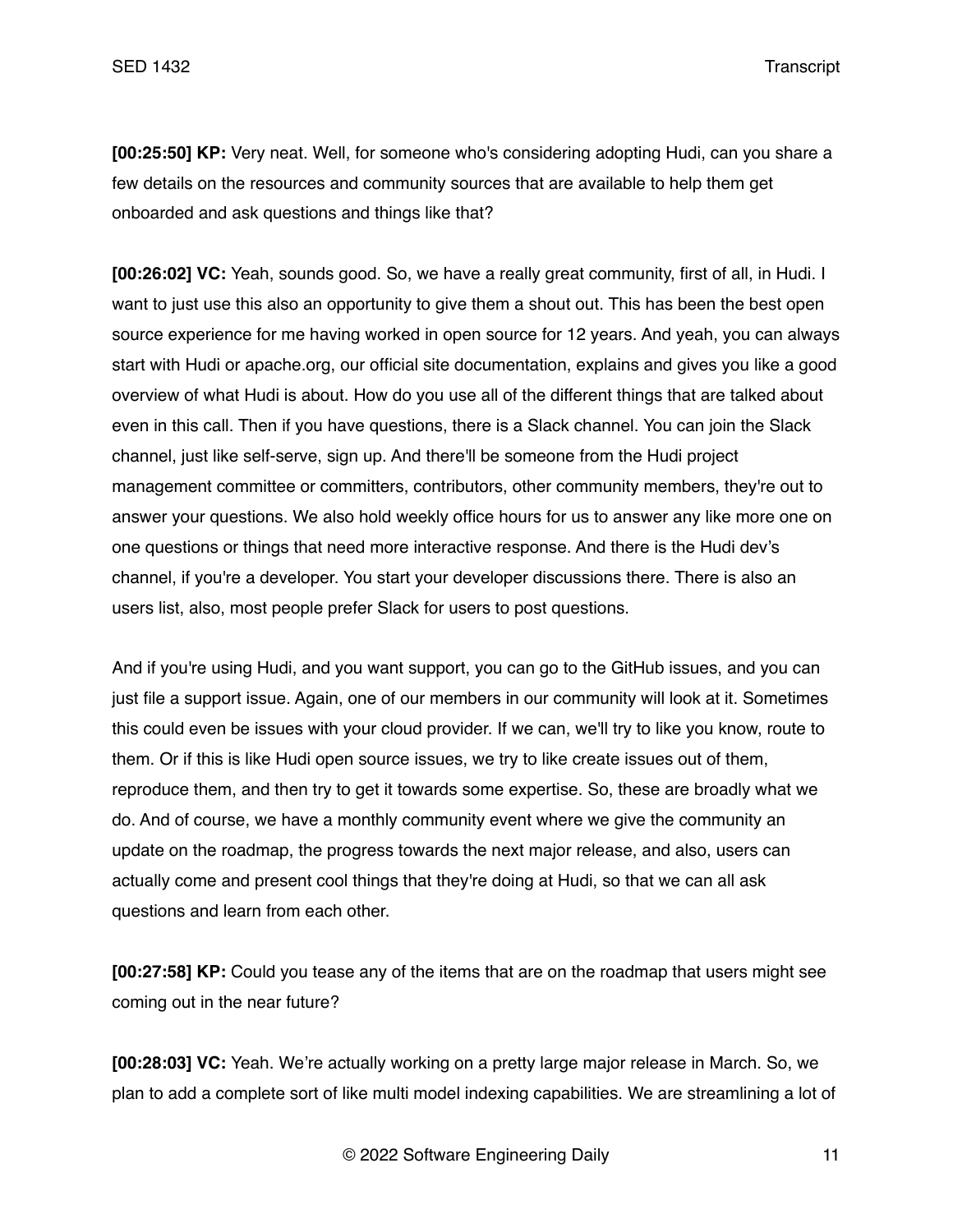our existing indexes, adding new index types to improve performance and query performance. And we are also working on new connectors and improvements in Presto, Trino. So, there's a lot of really cool things, a lot of hardening around space curve, data optimization implementations. So, there's a large release coming out, which we believe will be like really great for users who are looking for updating or update heavy workloads on top of Hudi.

**[00:28:53] KP:** And how does that approach improve the update workflows?

**[00:28:57] VC:** Yeah. So, with more indexing, for example, we'll be able to – let's go back to the same example. Okay, there are new chips coming in. And then your data lake table now has chips from all over history from 2010. So, you need to quickly be able to figure out where a given record should go into. So, without an indexing component, you have to scan the entire table, which as you can imagine, will only get slower as we go, and it's practically impossible for any large tables, right? This indexing schemes will be able to quickly figure out how to merge this record and how to reconsider and absorb this update into the table. We are also building  $-$  if you take like workloads like user table, there is no pattern whatsoever, right? There are no like temporal patterns. The data is really from a database perspective. It's purely random, right?

So, currently, for random right workloads, we have an external index implementation using Couchbase. While that works great, a lot of people cannot afford to run Couchbase by themselves. So, we are also trying to add a built-in implementation, which keeps the data right on Cloud Storage, and even no external dependencies. So, even for those kinds of random write use cases, I think these features are going to fundamentally improve the right performance.

On the query performance, we are designing like an indexed kind of column stats implementation where we've seen this with lots of large users, if you take by dance or TikToc, they have 10,000 columns in a table. So, none of the existing approaches that we see scale really well for tracking, let's say, a petabyte scale table that has 10,000 columns. So, we are also landing like more advanced/efficient column stats, indexing schemes, where if you now write a query, the query needs to figure out what files I want to scan, like going back to our BI workload, right? So, that is going to fundamentally speed up query planning for small and large column tables. So, we are really excited for all these different kind of secondary indexing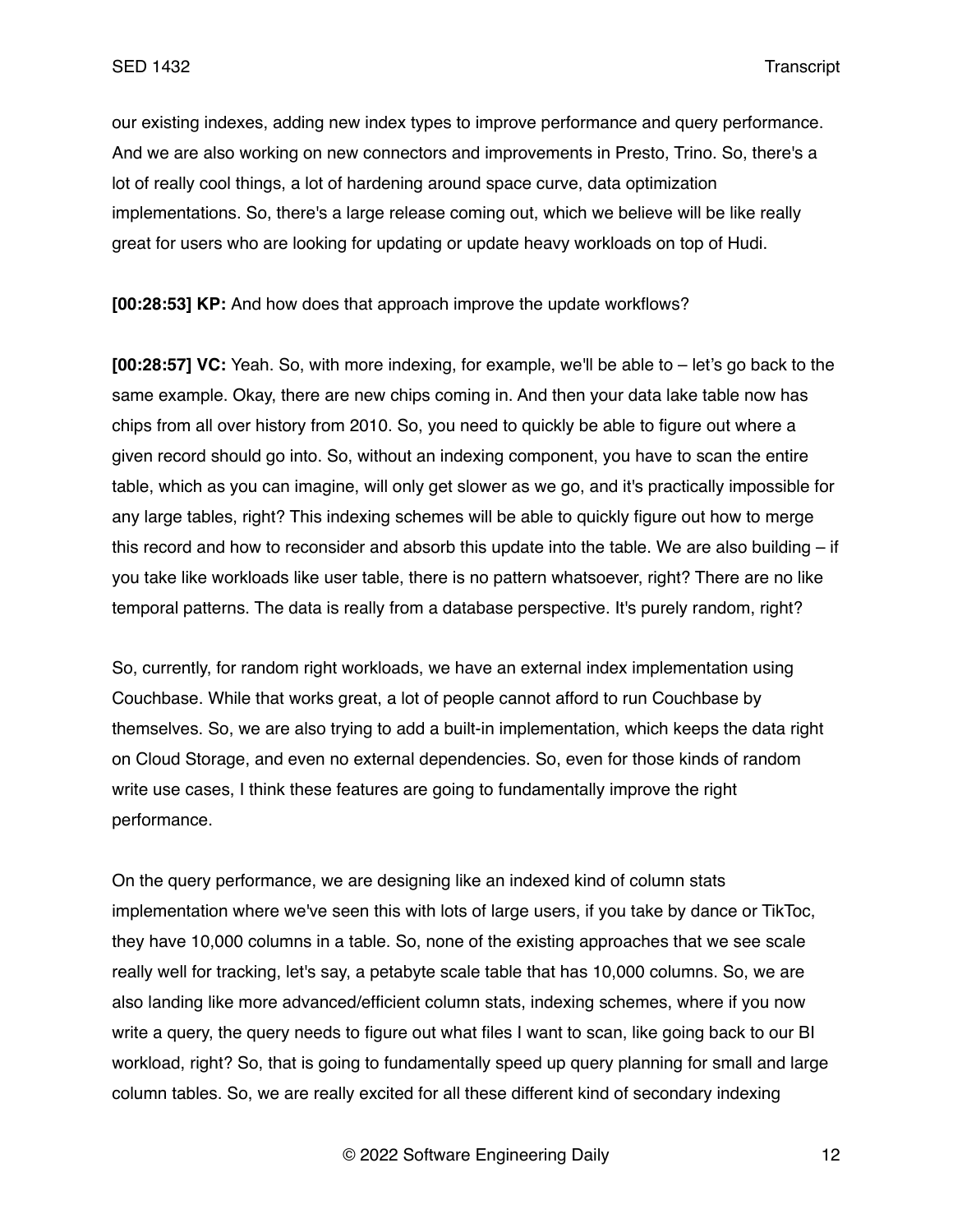schemes that we're adding to Hudi. I think for me, we always thought about it as a database problem, and then like having these things also brings us closer and closer to what generally how databases are built. So, it's a pretty good moment, I think, for Hudi as well.

**[00:31:33] KP:** Well, I'd like to pivot slightly and ask you a few questions about Onehouse. Hudi is an open source project. There's the community you described, and documentation online. I could stand it up on my own, why do organizations reach out for help?

**[00:31:46] VC:** Yeah, so going back to your earlier question, you still need to hire those data engineers that I was describing with that profile, and they're not easy to find. So, what we've seen routinely in the community is that it still takes time for folks to – engineers have to learn, pick it up, operationalize, and also be on call for it. You need to be able to do maintenance on the pipelines. It still takes a lot of time for people to operationalize their legs. So, we feel by providing a more managed approach, similar to what you see with like a Fivetran or a Stitched feeding Cloud Data Warehouse, I think we'll be able to fast track the adoption of the lake and then improve the time to value.

That's the core value prop for Onehouse, and we believe also there are parts of Hudi where even though the code is out there, that there may be workload or table specific optimizations that need to be applied. And some of these standardized data infrastructures, usually typically hard to build in an open source setting, where different companies use different systems for monitoring, logging, and all of that. So, there are also some features that we believe we can build, if we build it as a managed service in a more opinionated way, rather than supporting a lot more flexibility, or continuously for open source DIY adaption.

**[00:33:27] KP:** When you think about the companies who've adopted it so far, and maybe the companies that haven't. Data lake is a relatively new idea, but certainly a popular one that people have been adopting. Do you have any sense of where an average company is on the maturity lifecycle? Where do they stay in terms of being up to date and best practices and things along those lines?

**[00:33:46] VC:** Yeah. This is a large part of that I spent my time before we decided to do Onehouse, so I can share it, from my learnings from that perspective. So, what we typically, I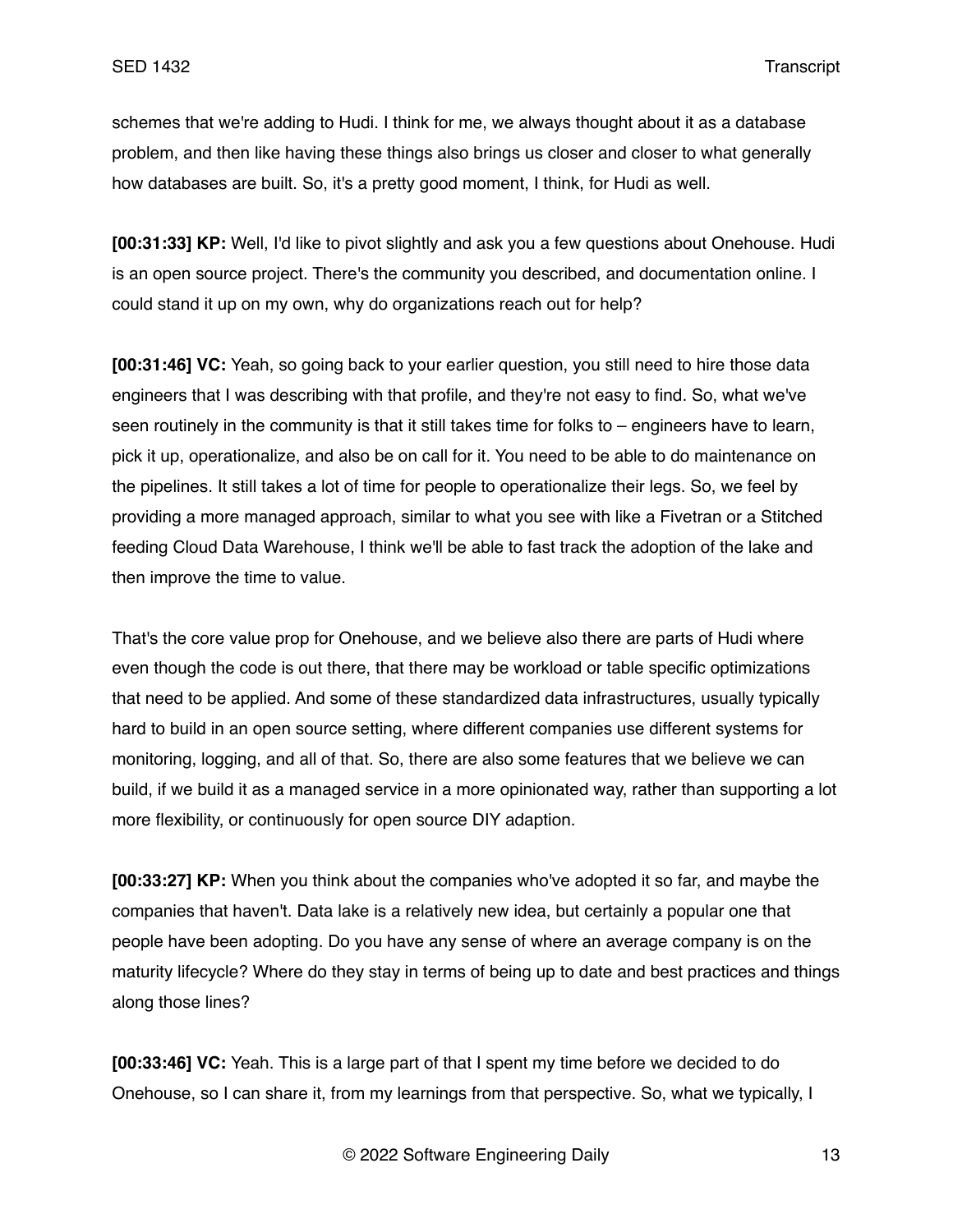think, I know, completing this in broad strokes, but like a highlight – if we are abstracted and distill it into a single story, I think most folks today, when they're starting out, they start with a fully managed cloud data warehousing stack. Because at that point, their use cases are simpler, just like BI analytics, and then they are also resource constrained. They don't have the time to hire data engineers to build anything out. They just want more pre baked solutions. And after a point in time, I think they either hit cost issues, if the data grows, like the business really picks up, and they feel like, "Oh, we need to invest for the future. We need the more open standardized vendor neutral lock and all these aspects come in." Or they have genuine needs to, let's say, build a data science facing features like for example, predicting ETS or like analyzing trades in Robin Hood or things like that, right?

So, one of these three reasons get them to build a lake. But from what we see there, since it's so hard to build, even when they say they want to build a lake, it's in a lot of cases, it's still piecemeal. Because some of the data sits in the barrel still. There are even blogs that are now coming in, like most data scientists will tell you, "Hey, okay, you want to run a growth campaign to improve the adoption of your app? Let's bring in even streams that tell us what users are doing. What are they clicking on? What are they seeing? What are they scrolling?"

This data usually is pretty large to send it to a warehouse. So invariably, they end up with this kind of like data scattered across like a warehouse, and some like cloud storage buckets. And data engineers pick and choose and build some tables. And that's where a lot of the pain that we see, if you read about data lakes and data swamps, and all of this general, kind of like fodder around data lakes, I think, is routed around, kind of piecemealing, this architecture this way. This is where we believe, while something actually provides the technology capabilities, now you can replicate your databases, not just to the warehouse, but you can also replicate it to the data lake very quickly. So, which means you can now absorb all kinds of data. You can have like standard quality tables, but organizations still need to make that investment to make it happen. And then should be incentivized to do that yearly on.

So, that's where I see the landscape to be. I see lot of larger companies, lots of like large tech companies are falling into that category, right? But for them, the lake is the main central piece. There are parts of the data where they need premium performance, where they would probably